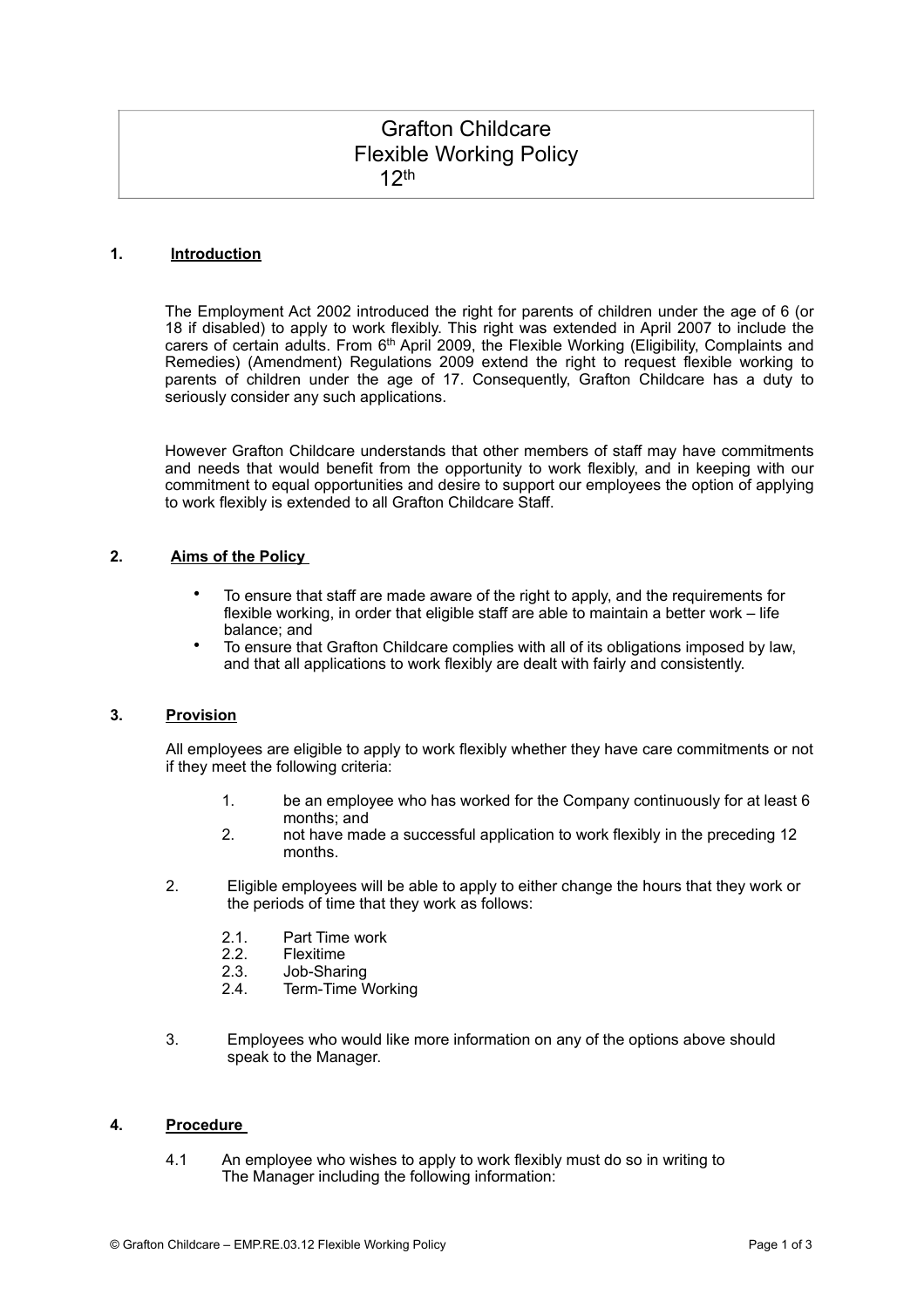- 1. a statement that it is being made under the employee's statutory right to apply for flexible working;
- 2. the employee's reason for making the application;
- 3. the employee's proposed flexible working plan, and an explanation of what effect the employee thinks it will have on the Company's business and how it can be dealt with;
- 4. a start date for the proposed change which allows reasonable time for the Company to consider and implement the proposal; and
- 5. the date on which the application is made and the dates and results of any previous applications to work flexibly.
- 4.2 The Manager will arrange a meeting with the employee to discuss the request within 28 days, which the employee may bring a colleague to if they wish.
- 3. The employee will be notified of the decision within 14 days of the date of the meeting. This notification will either:
	- 3.1. Accept the request and confirm the start date as well as any other action; or
	- 3.2. Confirm a compromise agreed at the meeting; or<br>3.3. Reject the request and give clear business reaso
	- Reject the request and give clear business reasons for doing so together with details of the appeals process.
- 4. The Company will only refuse a valid request to work flexibly on one or more of the following grounds:
	- 4.1. The burden of additional costs;
	- 4.2. Detrimental effect on ability to meet customer demand;
	- 4.3. Inability to reorganise work among existing staff;
	- 4.4. Inability to recruit additional staff;
	- 4.5. Detrimental impact on quality;
	- 4.6. Detrimental impact on performance;<br>4.7. Insufficiency of work during the perio
	- Insufficiency of work during the periods the employee proposes to work; or
	- 4.8. Planned structural changes.
- 5. Where a request to flexibly is granted there is no automatic right for the employee to return to their previous pattern of work.

#### **5. Appeals**

- 1. Employees have the right to appeal a refusal of a request to work flexibly.
- 2. An employee who wishes to appeal should do so in writing to the Manager within 14 days of being notified of the refusal.
- 3. The employee will be notified of the appeal date which must be within 14 days of the Company receiving the employee's appeal. The employee is entitled to be accompanied by a friend or colleague if they wish.
- 4. The employee will be notified of the appeal decision within 14 days of the appeal meeting. The notification will either:
	- 4.1. uphold the appeal, specify the agreed variation and start date; or
	- 4.2. dismiss the appeal, state the grounds for the decision and contain a sufficient explanation of the refusal.
- 5.5 The appeal decision is final.

## **This policy has been approved & authorised by:**